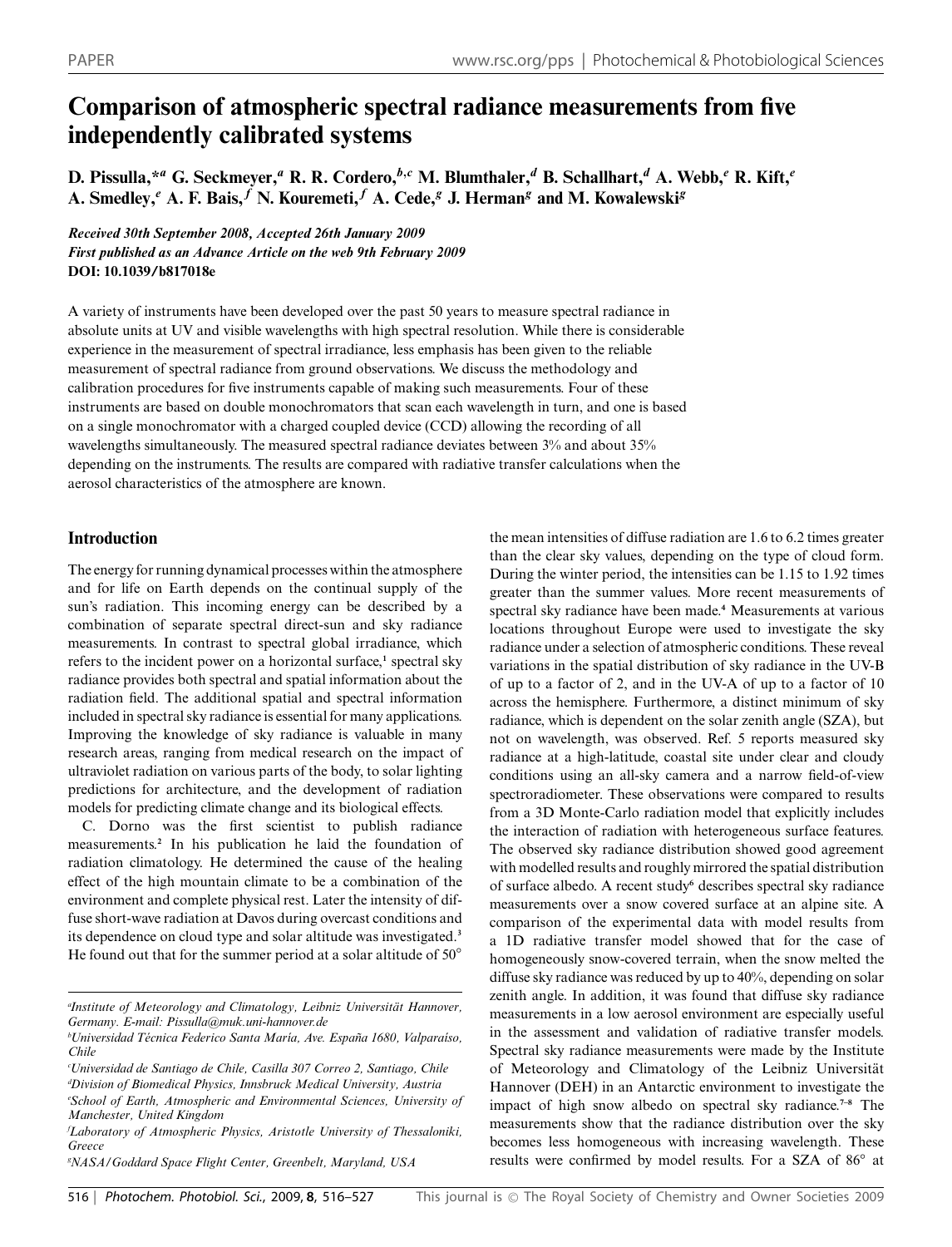| Institute/Abbreviation                      | Optical part of the<br>instrument | Instrument type<br>spectral range/nm | Radiance<br>optics FOV/° | FWHM/nm                  | Calibration method                                         |
|---------------------------------------------|-----------------------------------|--------------------------------------|--------------------------|--------------------------|------------------------------------------------------------|
| University of<br>Hannover/DEH               | Bentham TMc 300                   | 280 to 2500                          | 4.5                      | $0.5 \text{ to } 10$     | $Lamp + diffuser plate$                                    |
| Innsbruck/ATI                               | Bentham DTM 300                   | $280 \text{ to } 600$                | 1.4                      | 0.52                     | Integrating sphere                                         |
| University of<br>Manchester/GBM             | Bentham DTM 300                   | $280 \text{ to } 600$                | 1.0                      | 0.6                      | Direct irradiance<br>$calibration +$<br>geometrical factor |
| Aristotle University of<br>Thessaloniki/GRT | Single monochromator<br>with CCD  | 310 to 1000                          | 3.6                      | 1.8 (UV-B) to 2.65 (VIS) | $Lamp + diffuser plate$                                    |
| NASA/Goddard Space<br>Flight Center/USB     | <b>Brewer MKIII</b>               | 283 to 364                           | 0.5                      | $0.47$ to $0.67$         | $Lamp + diffuser plate$ ,<br>integrating sphere            |

a wavelength of 305 nm, the sky radiance at the horizon was only about 80% of the zenith sky radiance. But at 1000 nm, the measured sky radiance at the antisolar point exceeded the zenith sky radiance by a factor of 11. The difference in homogeneity at shorter wavelengths is mainly due to Rayleigh scattering, which increases at shorter wavelengths.

In this paper we describe the configurations and calibration methods for 5 instruments (listed in Table 1) and how the difference between the measurement results affects the measured sky radiance distribution. The field of view (FOV) of the radiance input optics is defined as the maximum area in degrees that can be seen through the optics.

## **Instruments and methods**

# **DEH (Institute of Meteorology and Climatology, Leibniz Universitat Hannover, Germany ¨**

The central element of the DEH spectroradiometer is a TMc300 double monochromator manufactured by Bentham Instruments Ltd. The double monochromator consists of two identical single Czerny-Turner monochromators. The total focal length is 600 mm. The radiation enters the monochromator through a motorised entrance slit, which is set to 0.74 mm for wavelengths between 290 and 600 nm. This is also the width of the exit slit. The middle slit is set to 1.85 mm. For the wavelength range of 290 to 600 nm a holographic reflection grating with 2400 rules/mm is employed to disperse the radiation into its spectral components in each monochromator, Stray light is suppressed by a number of baffles and the middle slit. The nominal bandwidth of the spectroradiometer of the described setup is 0.5 nm.**<sup>9</sup>**

A photomultiplier (PMT), model DH-3(Bi), is employed as a detector for the wavelength range from 290 to 600 nm. To operate the spectroradiometer in a stable manner, it is placed inside a temperature controlled box. The temperature inside this weather-proof box is held at 20 *◦*C (±0.5 *◦*C) during the measurements. Radiometric stability and wavelength accuracy are frequently tested.**<sup>7</sup>** Absolute calibrations of the instrument are performed with a 1000 W FEL lamp at the DEH's radiation laboratory. The responsivity of the spectroradiometer in the field is determined by scanning a 100 W tungsten halogen lamp, which is operated inside a portable field calibrator.**<sup>10</sup>** The spectral irradiance measured by this instrument has been intercompared with other spectroradiometers from New Zealand and the US.**<sup>9</sup>**

A skyscanner is used for pointing the radiance input optics at selected points in the sky and is usually used to measure the sky luminance at 145 standardised points. The mechanical control of the skyscanner is based on three electric motors driving one vertical and two horizontal axes. The vertical axis' movement is limited to 190*◦*. This axis turns the whole body of the skyscanner. The first horizontal axis actuates the luminance detector. The second horizontal axis drives the input optics for radiance. It is limited to ±90*◦*, if 0*◦* is set to a SZA of 0*◦*. The whole body is mounted on a 50 cm high pedestal. An internal PC inside the skyscanner controls the motors, heating, cooling, and the luminance detector. An external PC connected *via* a serial port to the skyscanner contains the user interface and control software. To measure sky radiance, the input optics has to be mounted to the secondary horizontal axis, which is located at the bottom of the skyscanner body. At the rear end of the input optics an optical fibre has to be attached to direct the radiation to the spectroradiometer.

The input optics designed for spectral sky radiance measurements consists of a 130 mm long collimator tube that has an internal black matt-finish to avoid reflections. A baffle in the middle of the tube is used to limit the FOV and to reject stray light. The edges of the FOV cut off sharply and no local maxima can be detected. The FOV is approximately 4.5*◦*, giving a solid angle for the input optics of  $4.84 \times 10^{-3}$  sr. The radiance calibration procedure is adapted from**<sup>11</sup>** for use in the DEH radiation laboratory facilities.

Fig. 1 shows the setup for the spectral radiance calibration. The calibrated 1000 W FEL lamp is placed in the lamp room at a specified distance from the surface of the diffuser plate. The distance was chosen to be the same as that used during the calibration procedure at Physikalisch-Technische-Bundesanstalt (PTB), namely 67.7 cm. This avoids the uncertainties introduced by applying the inverse square law to recalculate the irradiance of the measured lamp.**<sup>12</sup>** A wall between the lamp room and the laboratory acts as a baffle. The diffuser plate is made of an optically diffuse material (OP.DI.MA.). This material has a diffuse reflectance of >98% from 400 to 1600 nm and >95% from 250 to 2000 nm. OP.DI.MA. provides a uniform reflectance across this spectral range and over a large area. Other material features include long-term ultraviolet stability, high maximum permissible radiation flux densities, and the ability to be cleaned and resurfaced. The DEH diffuser plate was calibrated by Gigahertz-Optik GmbH. It is placed on an adjustable table, where a He–Ne laser is used to align the plaque perpendicular to the light beam. The radiance input optics is mounted on a rotational table at a 45*◦* angle to the diffuser plate at a distance of about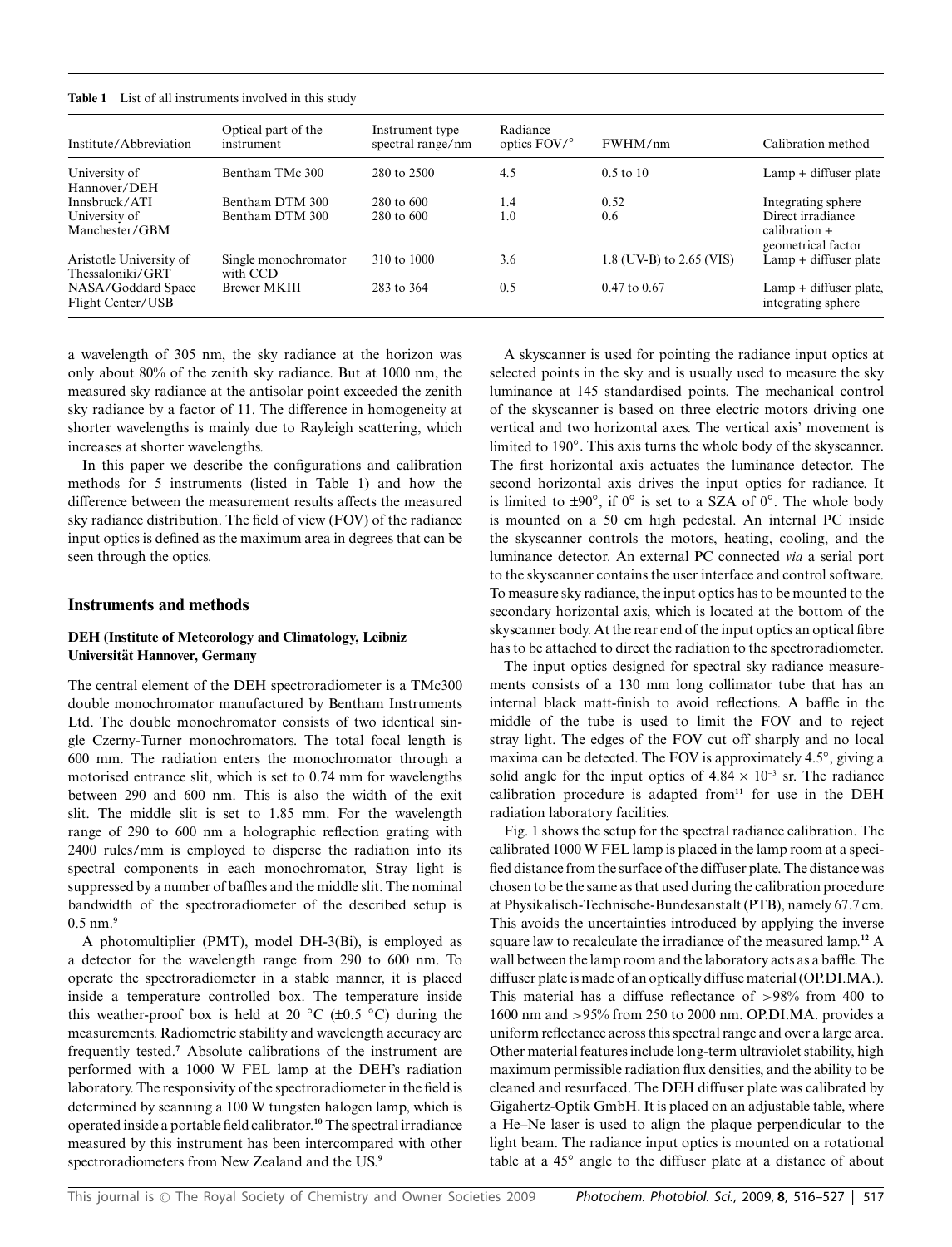

**Fig. 1** Radiance calibration setup at the DEH radiation laboratory. The radiation beam of a 1000 W FEL lamp perpendicularly illuminates the diffuser plate. The plate serves as a uniform radiation source, which illuminates the radiance input optics. The tube is placed 5 cm away in a 45*◦* angle from the plate.

5 cm. It is most important that the FOV of the collimator tube is filled by reflection from the plaque. If the tube is too far away, the input optic FOV is not uniformly illuminated by the plate and the calibration procedure is invalid.

The diffuser plate presents a uniform radiance source to the collimator tube. This arrangement avoids a partial shading of the diffuser plate by the tube or the optical fibre. To convert the measured signal to spectral radiance the radiance  $L(\lambda)$  is calculated by applying the following equation.**<sup>13</sup>**

$$
L(\lambda) = \frac{R(0^{\circ}/45^{\circ}, \lambda)}{\pi} \left(\frac{r_{\text{ref}}}{r}\right)^2 E(\lambda, r_{\text{ref}})
$$
 (1)

where *R*(0*◦*/45*◦*, *l*) is the directional/directional reflectance factor of the diffuser plate, *r* is the measured distance between the lamp and the plate in cm, and *E* is the spectral irradiance of the calibrated lamp at the reference distance  $r_{ref} = 67.7$  cm, interpolated to the designated  $\lambda$ . The interpolation is needed since PTB provided the lamp certificate in 10 to 50 nm steps only. The reflectance factor  $R(0°/45°, \lambda)$  reflects the fact that the direct beam perpendicularly illuminates the diffuser plate (0*◦*) and the reflected radiation is measured at an angle of 45*◦* to the plate. For the values of the reflectance factor *R* the 8*◦*/hemispherical reflectance function,  $R(8°/h, \lambda)$ , has been used. The directionalhemispherical reflectance (here: 8*◦*/hemispherical) is defined as reflectance, where the incident radiance is confined (in a narrow range) to a single direction (here: 8*◦*) and the reflected radiance is collected over the complete hemisphere above the surface.**<sup>14</sup>** The values of the reflectance function have been provided by Gigahertz-Optik for the DEH plate at the time of purchase. The provided reflectance values are not suitable for DEH's setup *R*(0*◦*/45*◦*, *l*) since Gigahertz-Optik was not able to perform calibrations in the *R*(0*◦*/45*◦*, *l*) direction. Johnson *et al.* give a possible additional uncertainty of 2% between *R*(0*◦*/45*◦*, *l*) and *R*(8*◦*/h, *l*).**<sup>13</sup>** At present there is no better information on how to estimate this contribution. Previous experience**12,15–16** in dealing with the uncertainty analysis of absolute radiation measurements suggest more work is needed before this can be put on a more rigorous basis.

With  $L(\lambda)$ , and the measured signal  $S(\lambda)$  of a known radiance source, the spectral radiance responsivity  $D(\lambda)$  can be calculated with the following equation:

$$
D(\lambda) = \frac{S(\lambda)}{L(\lambda)}
$$
 (2)

Using the spectral radiance responsivity  $D(\lambda)$  and eqn (2), the spectral sky radiance  $L(\lambda)$  can be calculated from the measured signal  $S(\lambda)$ .

As soon as the radiance calibration is completed a measurement of the output of a 100 W lamp within a portable calibrator is performed. This procedure is needed order to check on potential changes in the calibrations due to disassembly, moving and reassembly of the spectrometer in the field. The portable calibrator consists of an interchangable 100 W lamp in an enclosed box with fittings that uniquely align each optical head such that the optics always views the lamps in exactly the same way. The lamp in the unit is measured immediately after calibration, and then again after reassembly at a new location, where they can also be used to track the stability of the instrument. If a full calibration is required the instrument must be removed to a laboratory.

## **ATI (Division of Biomedical Physics, Innsbruck Medical University, Austria)**

The spectroradiometer used to measure global irradiance and actinic flux, as well as direct irradiance and radiance, consists of a double monochromator DTM300 supplied by Bentham Instruments. The focal length of each monochromator is 300 mm and both monochromators are equipped with two holographic gratings (1200 and 2400 rules/mm, respectively), that can be chosen by software. With the 1200 rules/mm grating, which is used for measurements of global irradiance and actinic flux, the slit width (FWHM) is 0.96 nm and the wavelength uncertainty is less than 0.1 nm. The input optics for the measurement of direct irradiance and radiance are connected to the second entrance slit *via* a Y-shaped optical fibre bundle. To obtain a better resolution at short wavelengths a 2400 rules/mm grating is used, resulting in a FWHM of about 0.52 nm and a wavelength uncertainty of less than 0.05 nm, for this kind of measurement.

To enable the spectrometer to be stable whilst being used in measurement campaigns all over Europe in a large range of weather and temperature conditions, the instrument is placed together with other sensitive hardware in an insulated box that is temperature stabilized at 28.5 *◦*C by Peltier elements. Moreover a second weather proof box protects the instrument against snow and rain.

The sun tracking system with input optics for the measurement of direct irradiance and radiance is custom-made. It consists of two micro-stepping motors with a resolution of 0.025*◦*. The accuracy of the position of the optics in the sky has been determined to 0.05*◦* by using optical encoders in a feed-back loop. The Y-shaped optical fibre bundle that connects both input optics with the spectroradiometer is split at a ratio of 1 : 9. By connecting the small bundle to the direct input optics the high radiance of the solar radiation coming directly from the sun is scaled down by a factor of 9 to avoid saturation of the photomultiplier. In addition a grounded quartz plate inside the optic also reduces the intensity. Baffles are used that give a field of view of about 1.5*◦* for these input optics.

The input optics for the measurement of radiance consists of a lens above an aperture, a linear polarizing filter and the shutter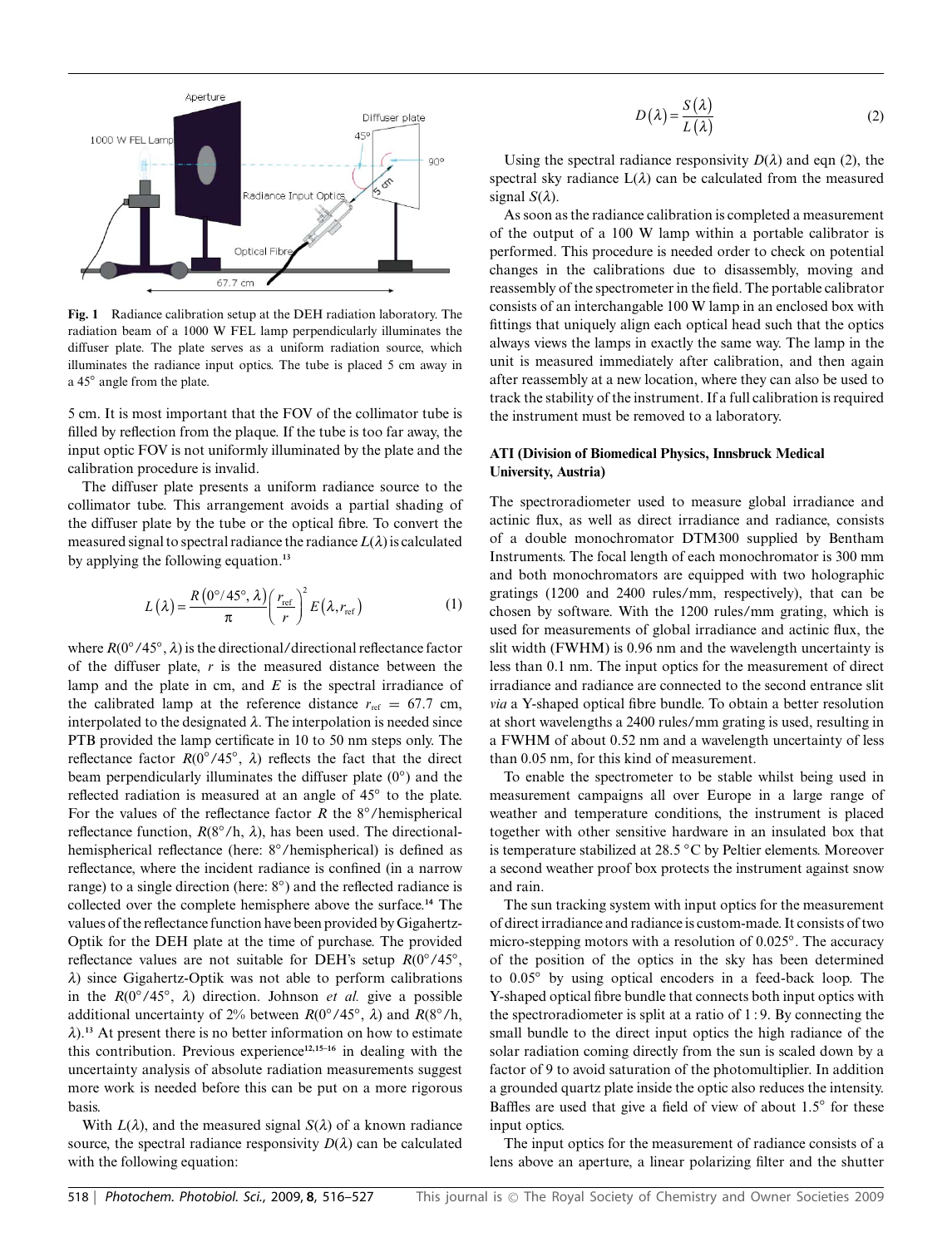above the entrance of the thicker fibre bundle. In addition a tube with baffles in front of the lens reduces stray light. The lens with a focal length of 10 cm focuses the light from the sky onto the aperture which gives a field of view of 1.4*◦*, so that the solid angle is  $4.69 \times 10^{-4}$  sr. The spectral transmittance of the polarizing filter is shown in Fig. 2.



**Fig. 2** Transmission of the linear polarizing filter inside the radiance input optic.

It is usual for the polarizing filter to be mounted in the radiance input optics. Especially during calibration, this allows the spectral behaviour of the filter to be accounted for. Moreover the alignment of the transmission axis of the polarizing filter can be chosen by the software, when sky scans are performed and radiation from selected positions in the sky is measured at a chosen wavelength. At each position four measurements with different orientations (0*◦*, 45*◦*, 90*◦* and 135*◦*) of the transmission axis of the polarizing filter are performed. This information is then used to calculate the degree and angle of polarization by means of the Stokes parameters at each position. The unpolarised radiance can be obtained by adding the polarized radiances gained at crossed orientations (0*◦* and 90*◦*, or alternatively 45*◦* and 135*◦*) of the transmission axis of the polarizing filter. The two possible results for unpolarised radiance match at a 99% level. Moreover full spectra of polarized radiance can be obtained with a predefined orientation of the transmission axis of the polarizing filter.

The calibration of the radiance input optic is based on an integrating sphere, which is calibrated by Gigahertz Optik GmbH and traceable to PTB. The uncertainty of the certificate of the sphere in the wavelengths range 270 to 395 nm is given as  $\pm 6\%$  $(k = 2)$  and from 400 to 780 nm it is determined to be  $\pm 5\%$  ( $k =$ 2). The sphere with a diameter of 15 cm is laminated with totally diffuse reflecting OP.DI.MA. A 100 W halogen lamp is mounted at the input port of the sphere. At the 2.5 cm diameter output port diffuse light exits the sphere, which is measured with the radiance input optics for absolute calibration. Then the certificate of the sphere is transferred to the portable field calibrator, which is used for routine calibration. Earlier a diffuser plate at a distance of 70 cm from the 1000 W lamp was used for calibration. This kind of setup was found to be very sensitive to stray light and had very low signal at wavelengths below 350 nm, therefore the diffuser plate is no longer in use.

Measurements of global irradiance, actinic flux and direct irradiance accomplished with this spectroradiometer have already

been compared to other instruments at diverse European campaigns. See ref. 17–19 for more details.

#### **GBM (School of Earth Atmospheric and Environmental Sciences, University of Manchester, United Kingdom)**

The radiance measurements of the University of Manchester were made using a Bentham DTM300 spectroradiometer. This is similar in design to the Bentham described above operated by ATI with a FWHM of 0.6 nm. The instrument is calibrated and operated in a temperature stabilised box at 25 *◦*C ± 0.5. The Bentham GBM has two switchable inputs to allow a variety of measurements depending on the input optics fitted. For the only campaign in this paper in which Manchester made radiance measurements (at Izaña) a head to measure global irradiance was fitted to one entrance. Whilst for the second entrance aperture a 5 m quartz fibre is fitted to a tubular input optic containing lenses and baffles with a 1*◦* FOV. This input optic can be used for both direct (when fitted with a quartz filter to reduce the solar radiation) and radiance measurements.

The Manchester sun-tracker is a custom designed system contained within a weatherproof box, mounted atop a tripod. Inside the weatherproof box, two stepper motors, *via* 1 : 50 gearing mechanisms, control the azimuth and elevation rotations, with a single step equating to 0.03*◦*. Microswitches prevent rotation beyond ~30*◦* below the horizon, or past North in either direction. Full access, however, is provided to all directions in the upper hemisphere.

The setup for calibration was performed in a darkroom using a NIST traceable 1000 W lamp. The global head was calibrated using the standard methodology. The direct calibration was performed at a distance of 4.5 m in the lab to keep signal levels from saturating the Bentham PMT. The lamp was centred in the FOV of the telescope used to make the direct and radiance measurements. The calibration file obtained had to be corrected using the inverse square law to allow for the non-standard calibration distance. The calibration was performed for the spectral range of 290 to 600 nm. Finally for radiance measurements the calibration was obtained from the direct calibration by use of a geometrical factor to correct for the FOV.

As soon as each calibration is completed a measurement is made of the output from two 200 W lamps. These are then used as a transfer standard to check on changes in the calibrations due to disassembly, moving and reassembly of the spectrometer in the field. For further details about this approach see the DEH subsection in the "Instruments and methods" section.

## **GRT (Laboratory of Atmospheric Physics, University of Thessaloniki, Greece)**

The GRT spectrograph measures direct solar irradiance and sky radiance from 310 to 1000 nm in 1000 spectral bins. This results in an average wavelength interval of 0.77 nm, ranging from 0.8 nm in the UV to 0.74 nm in the near IR region. The detector of the spectrograph is a solid state CCD (Charged Coupled Device) type S7031 by Hamamatsu Photonics. Two telescopes are used to collect the incoming radiation and are connected with the spectrograph through a UV enhanced optical fibre. The optical telescopes consist of two parallel aluminium tubes which are filled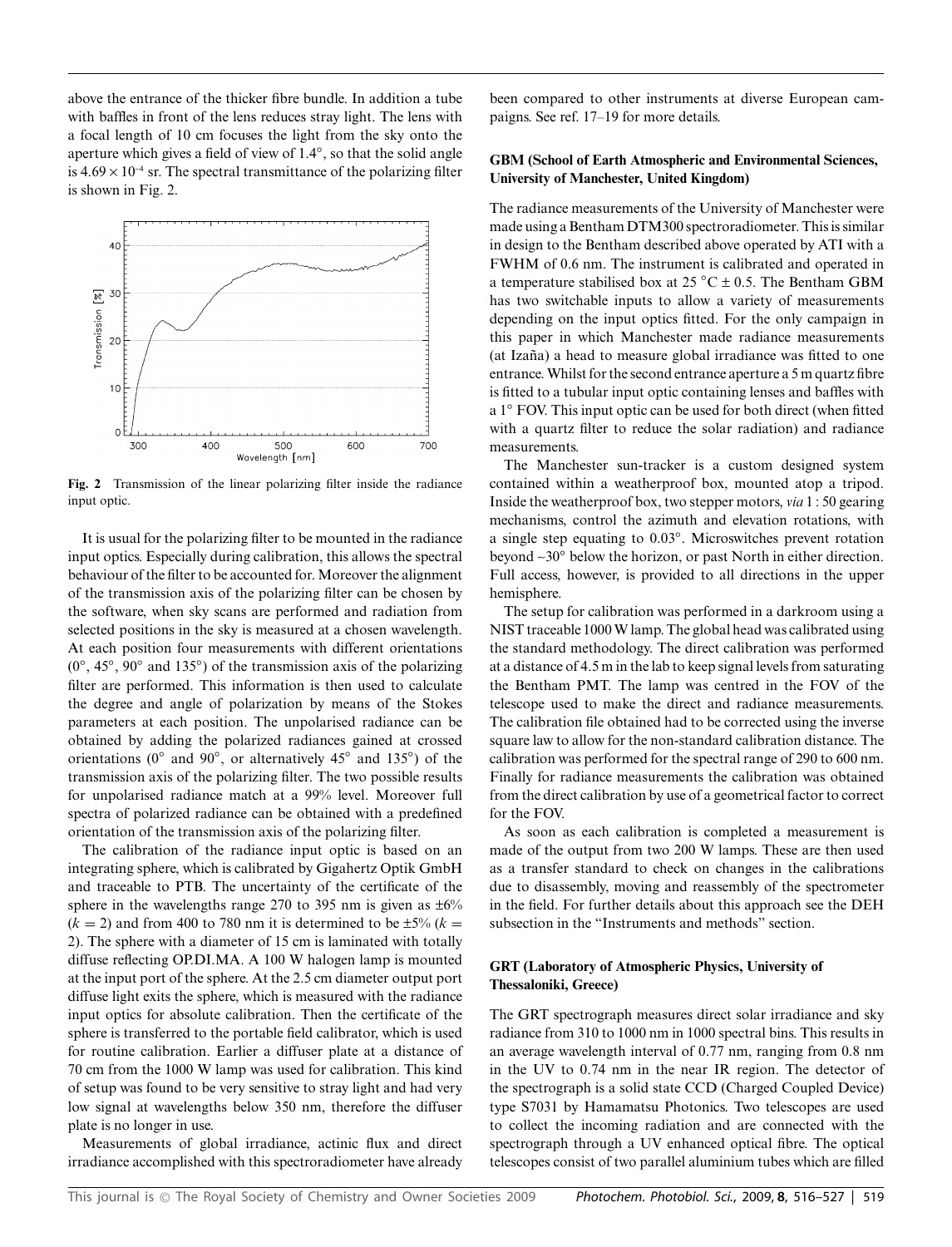with cylindrical baffles of different apertures. The field of view (FOV) is set to 1.2*◦* for the direct irradiance and to 3.6*◦* for the sky radiance optics. Depending on the application, both FOVs can be adjusted by changing the baffles inside the tubes. The radiation passes through an entrance slit (20  $\mu$ m width) and is dispersed by a flat field diffraction grating (248 lines/mm), blazed at 400 nm.

The calibration of the sky radiance is performed with the use of a 1000 W DXW calibration lamp and a standard diffuser plate (OP.DI.MA) calibrated by Gigahertz-Optik GmbH. The diffuser plate is set at a distance of 50 cm from the lamp and the telescope of the radiance optics was aligned to viewing the plate at an angle of about 5*◦* from the normal on the centre of the plate. The telescope was positioned behind the lamp, in such a way that the lamp was completely outside of its field of view. The reflectivity of a diffuser plate can be described through the following quantities:**<sup>20</sup>** the bidirectional reflectance distribution function (BRDF)  $f<sub>r</sub>$ , the bidirectional reflectance factor (BRF) *R* and the hemispherical reflection factor  $\rho$ . For a perfectly Lambertian surface,  $f_r$  is  $1/\pi$  $sr^{-1}$  while *R* and  $\rho$  are equal to unity. The calibration certificate of the diffuser plate used in this study provides the hemispherical reflection factor,  $\rho$ :

$$
\rho(\theta_i, \phi_i; \lambda) = \frac{1}{\pi} \int_{\phi_r=0}^{\phi_r=2\pi} \int_{\theta_r=0}^{\theta_r=\frac{\pi}{2}} R(\theta_i, \phi_i; \theta_r, \phi_r; \lambda) \cos(\theta_r) \sin(\theta_r) d\theta_r d\phi_r
$$
\n(3)

where  $\theta_i$  and  $\varphi_i$  are the zenith and azimuth angles of incidence irradiance, respectively, and  $\theta_r$  and  $\varphi_r$  the corresponding zenith and azimuth viewing angles of the diffuser surface, while *R* is unknown. Assuming that the diffuser plate behaves as a Lambertian surface, the radiance  $L(\lambda)$  emitted by the diffuser plate is given by eqn (1) where both  $r$  and  $r_{ref}$  equal 50 cm and *R*(0*◦*/45*◦*, *l*) is substituted by *R*(0*◦*/5*◦*, *l*). The error introduced by the assumption that  $R(0°/5°, \lambda)$  equals  $R(8°/h, \lambda)$  can be up to 5%.**<sup>21</sup>** Finally, the distance of the telescope from the diffuser plate is not essential, as long as the plate overfills the field of view of the entrance optics. The response function for an integration time IT and wavelength  $\lambda$  is calculated from the following equation:

$$
R\left(\lambda,\text{IT}\right) = \left(\frac{\text{IT}}{\text{IT}_{\text{ref}}}\right) \frac{L\left(\lambda\right)}{S^{\text{c}}\left(\lambda,\text{IT}_{\text{ref}}\right)}\tag{4}
$$

where  $S^c(\lambda, I T_{ref})$  is the dark current and stray light corrected measurement performed using integration time  $IT_{ref.} IT_{ref}$  is the maximum integration time in order to avoid saturation of the detector.

## **USB (NASA/Goddard Space Flight Center, Greenbelt, Maryland, USA)**

Direct irradiance and sky radiance were measured with a modified Brewer MKIII grating double spectrometer.**<sup>22</sup>** The instrument contains two modified Ebert f/6 spectrometers with focal length 16 cm, each utilizing 3600 lines per mm holographic diffraction gratings operated in the first order. The photosensitive element is a photomultiplier tube operating in photon counting mode. By means of a filterwheel with different neutral density filters, the count rate can be adjusted to typically 5 to  $15 \times 10^5$  counts per second. The instrument is heated to 20 *◦*C, so the operating temperature range is from 20 *◦*C to more than 40 *◦*C. The measured

raw counts are corrected for dark count, dead time, neutral density attenuation, temperature dependence and converted into count rates.

The wavelength range of this Brewer is 282.6 to 363.6 nm and the slit function is approximately triangular with FWHM from 0.47 to 0.67 nm that decreases with increasing wavelength.**<sup>23</sup>** Internal stray light is below  $10^{-6}$  W m<sup>-2</sup> nm<sup>-1</sup>. The wavelength calibration of the instrument is done in the laboratory.**<sup>24</sup>** The positioning of the gratings can be reset by scanning the output of an internal mercury lamp. When applying this grating-reset-routine a few times (3 to 4) during the day, the 1-sigma wavelength uncertainty in field conditions is less than 0.01 nm.**<sup>23</sup>**

The field of view is circular ~2.7<sup>°</sup> FWHM ( $1.7 \times 10^{-3}$  sr) for direct sun measurements and rectangular  $\sim 0.5^\circ \times 0.05^\circ$  (1.9  $\times 10^{-6}$ ) sr) for sky radiance measurements.**<sup>25</sup>** The resolution of the sun tracking system is 0.13*◦* in zenith and 0.03*◦* in azimuth. The correct tracking is checked at every direct sun measurement by comparing the calculated solar position with the actual solar position. The actual solar position is determined by moving the instrument to the position of maximum intensity.

Since the Brewer in its original design is sensitive to polarization,**<sup>26</sup>** a depolarizer was placed in the fore-optics and the flat quartz entrance window was replaced by a curved one.**<sup>27</sup>** After these modifications the residual polarization is less than 1.5% for all wavelengths.

The absolute radiometric calibration of the Brewer MKIII is done in the laboratory using 1000 W tungsten quartz-halogen primary standard lamps from NIST.**<sup>28</sup>** For radiance calibration USB uses both a lamp-diffuser-plate technique and an integrating sphere technique in a similar way to that described earlier in this paper. For the diffuser-plate method a Spectralon diffuser plate is placed at a distance of 50 cm from the lamp and the instrument's viewing optics point to the centre of the diffuser plate at a distance of 80 cm at an angle of 30*◦*. The bidirectional reflectance distribution function of the diffuser plate for this angle was measured as a function of wavelength using a scatterometer.**<sup>29</sup>** The integrating sphere used for the other calibration method has 50 cm diameter, a 20 cm diameter port, is coated with barium sulfate and illuminated by 4 internal tungsten quartz-halogen lamps of 150 W each. Its absolute calibration is traceable to NIST irradiance standards.**<sup>30</sup>** The 1-sigma uncertainty above 305 nm is about 3%.

# **Measurement sites**

#### **Izana˜**

From 3 June to 13 June 2005 a spectral sky radiance intercomparison took place, alongside the better understood global spectral irradiance, and direct spectral irradiance intercomparisons. To our knowledge this was the first intercomparison of this kind worldwide. The location was the Observatorio Atmosferico de ´ Izaña (28.3<sup>°</sup> N, 16.5<sup>°</sup> W, 2367 m above sea level) on the Canary island of Tenerife, Spain. This specific location was chosen for two reasons: Firstly, its height—only natural aerosols in the free troposphere and stratosphere or high clouds would influence the measurements. At this location aerosols often originate as dust transported from the Sahara desert in Africa which is about 300 km away in a westerly direction. The local wind field is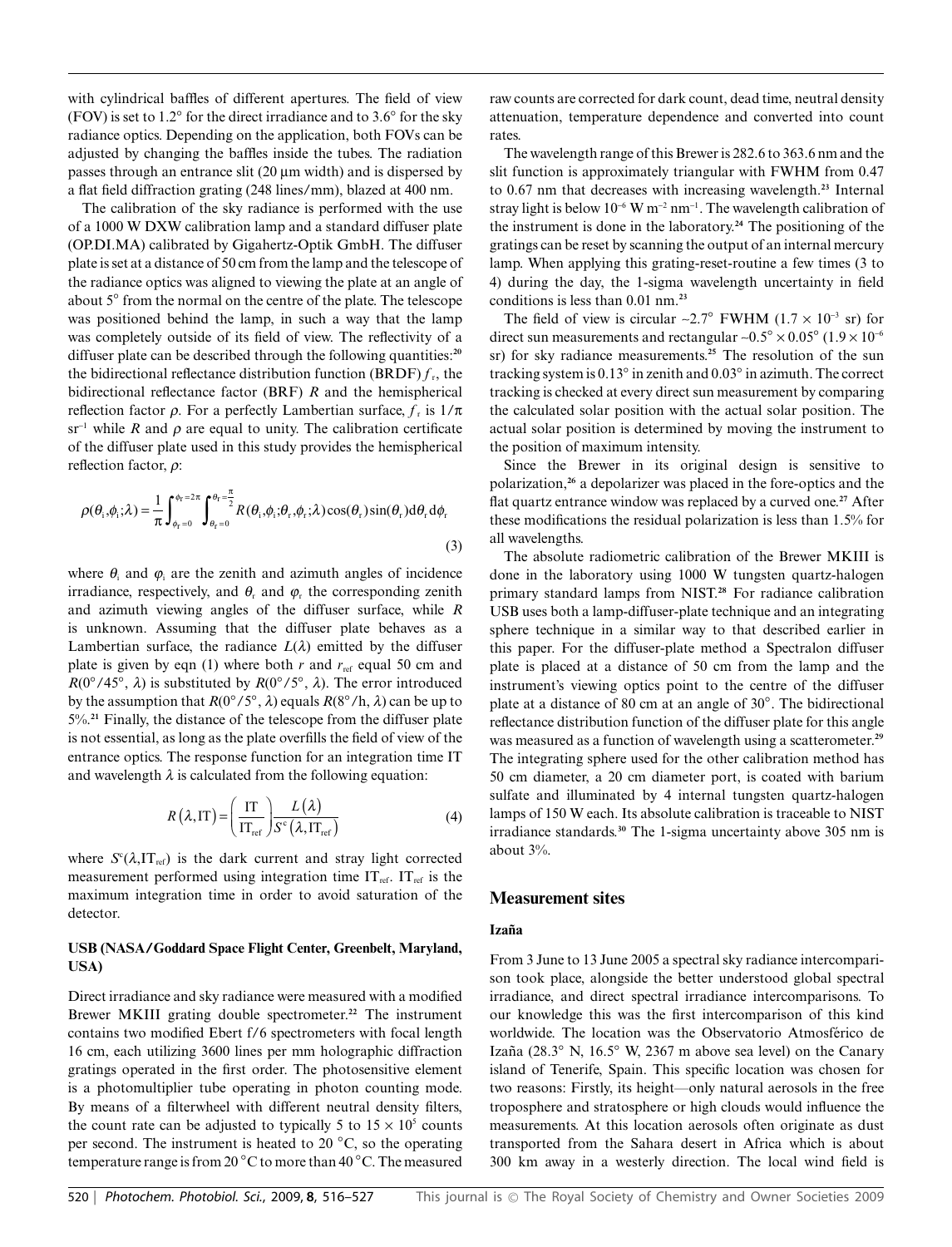dominated by north-westerly winds. Secondly, the clean air—the observatory is located in the middle of the island on a mountain range, where almost no anthropogenic pollution can be observed. Therefore, this site provides very good conditions for assessing the quality of spectral measurements. A predominant meteorological attribute of the Canary Islands region is the presence of the trade wind inversion that persists throughout most of the year and is well below the altitude of the station.**<sup>19</sup>**

#### **Thessaloniki**

The main aim of the campaign was to quantify the effects of aerosols on surface UV radiation for different radiation quantities such as global and direct irradiance, actinic flux density, and spectral radiance as a function of zenith and azimuth angle. It was aimed at determining the optical properties of aerosols, in particular the spectral aerosol optical depth and the aerosol single scattering albedo by comparing the results with those from radiative transfer modelling. The campaign site was the roof of the Laboratory for Atmospheric Physics, Aristotle University Thessaloniki (40.4*◦* N, 22.57*◦* E, 60 m asl), Greece from 12 July 2006 until 25 July 2006.

#### **Innsbruck**

During the measurement campaign in Thessaloniki discrepancies between measurements of zenith radiance performed by ATI and GRT of about 20% have been found. Therefore, both groups met in the laboratory at Innsbruck (47.3*◦* N, 11.4*◦* E, 570 m asl) on 18 and 19 April 2007 to compare their calibration procedures.

#### **Comparison procedure**

During the campaigns the schedule was to measure spectral sky radiance in the range of 290–450 nm or up to the maximum wavelength of the particular instrument at intervals of 0.5 nm. During the Izaña campaign radiance was measured for predefined directions of the sky (see Table 3) and in Thessaloniki radiance was measured from the zenith. The measurement at each wavelength setting was time-synchronised to minimize variability induced by changes in SZA or variations in atmospheric conditions.

In Izaña and Thessaloniki the spectra measured by each instrument were converted to 2 nm resolution by the SHICRivm software package**<sup>31</sup>** since the GRT instrument has a FWHM of 1.8 to 2.65 nm. The same SHICRivm software package was used to align all measured spectra to Fraunhofer lines which are unique absorption features of the sun's photosphere. This methodology reduced considerably the systematic wavelength structure that is otherwise observed in spectral ratios of spectra measured by spectroradiometers that have different resolutions. The same

**Table 2** Atmospheric parameters (mean values) from various sites where outdoor instrument comparisons have been conducted

| Site         | Date       | Pressure/mbar | $O3$ [DU] | AOD 340 |
|--------------|------------|---------------|-----------|---------|
| Izaña        | 06.06.2005 | 770           | 290       | 0.132   |
| Thessaloniki | 14.07.2006 | 1014          | 318       | 0.62    |
| Thessaloniki | 23.07.2006 | 1014          | 297       | 0.47    |
| Thessaloniki | 24.07.2006 | 1015          | 306       | 0.66    |

**Table 3** Scanning schedule for the spectral radiance measurements. The predefined times and the SZA, the solar azimuth angle (SAA), the viewing zenith angle (VZA), the viewing azimuth angle (VAA), and the difference between VAA and SAA for the specified relative azimuth position to the sun. The radiance input optics had to be pointed at the given VZA and VAA with respect to time to perform synchronised sky radiance measurements

| <b>Starting</b><br>time [UTC] | SZA/° | SAA/° | VZA/°    | VAA/° | $VAA - SAA/°$  |
|-------------------------------|-------|-------|----------|-------|----------------|
| 08:00                         | 67    | 75    | $\theta$ | 77    | $\overline{2}$ |
| 08:30                         | 61    | 78    | $\theta$ | 77    | $-1$           |
| 09:00                         | 54    | 80    | 51       | 262   | 182            |
| 09:30                         | 48    | 83    | 51       | 262   | 179            |
| 10:00                         | 41    | 86    | 39       | 178   | 92             |
| 10:30                         | 35    | 90    | 39       | 178   | 88             |
| 11:00                         | 28    | 94    | $\theta$ | 96    | $\overline{2}$ |
| 11:30                         | 22    | 99    | $\Omega$ | 96    | $-3$           |
| 12:00                         | 15    | 107   | 13       | 295   | 188            |
| 12:30                         | 9     | 123   | 13       | 295   | 172            |
| 13:00                         | 5     | 169   | 45       | 290   | 121            |
| 13:30                         | 7     | 227   | 45       | 290   | 63             |

procedure also normalized the measured spectra to a common wavelength scale.

## **Results**

#### Spectral sky radiance measurements from Izaña

Spectral sky radiance was measured between 08:00 and 13:30 UTC. Spectra were taken half-hourly in the directions listed in Table 3, so measurements in the same sun relative direction were taken half an hour apart before moving to the next sun relative position. The directions were chosen to measure both forward and backward scattered radiation and radiation scattered perpendicular to the sun. Fig. 3 illustrates those spectral sky radiance measurement of DEH in Wm-<sup>2</sup> sr-<sup>1</sup> nm-<sup>1</sup> *versus* wavelength in nm. The colours represent measurements conducted at different SZA and refer to the beginning of each spectral scan Spectra from 08:00 and 09:00 UTC are missing on this figure due to data acquisition problems.



**Fig. 3** Spectral sky radiance spectra from DEH measured half-hourly in Izaña on 6th of June, 2005. The spectra were taken in directional pairs half an hour apart. The details are listed in Table 3.

The spectral sky radiance increases between 290 and 330 nm, as a result of decreasing ozone absorption, remains constant until a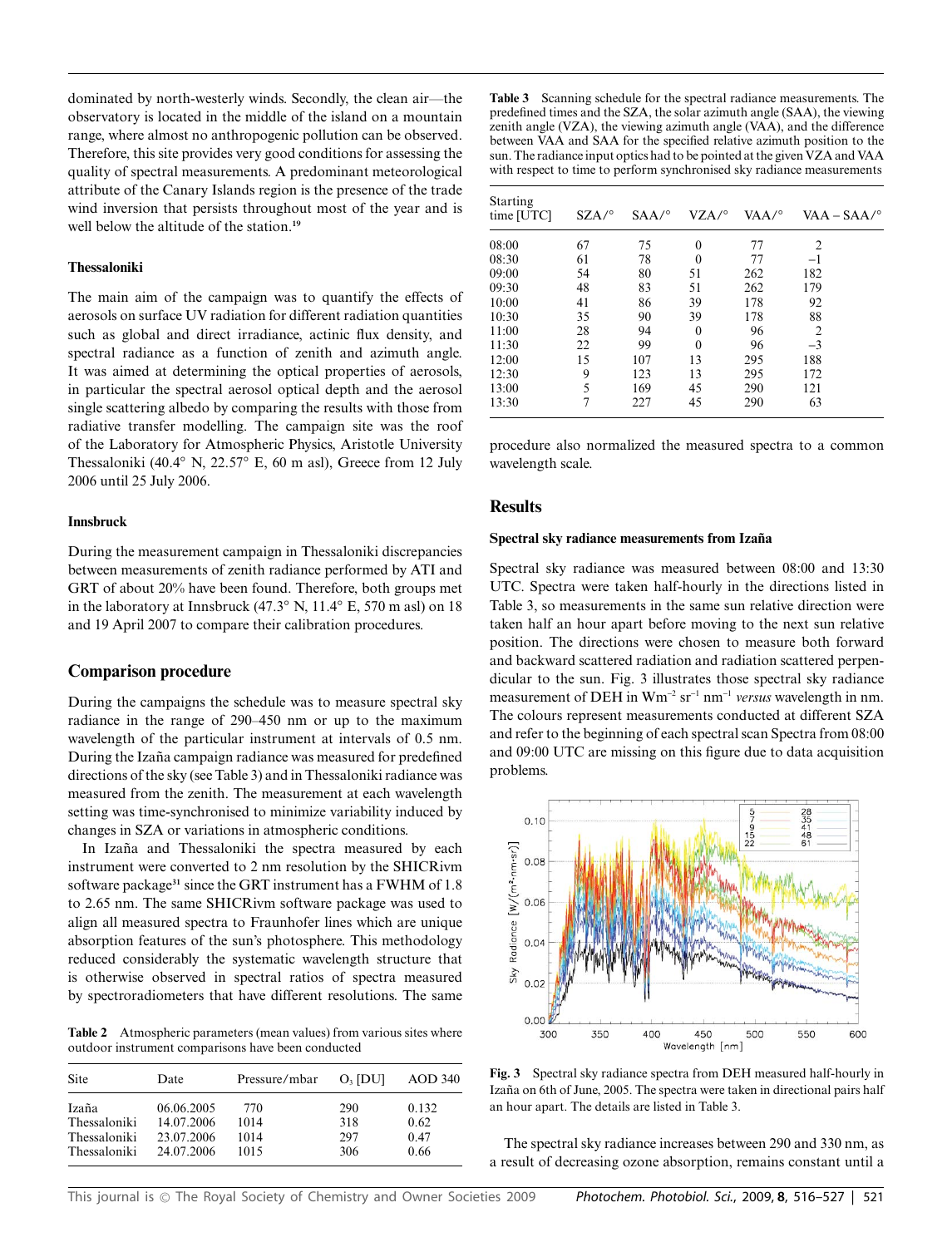wavelength of approximately 450 nm, and from there on it slowly decreases. This pattern occurs in all measurements and therefore it is independent of the viewing direction. The spectrum taken at a SZA of 61*◦* shows the lowest spectral sky radiance of all with a maximum of 0.04 W  $m^{-2}$  sr<sup>-1</sup> nm<sup>-1</sup> at 400 nm. Considering this high SZA, this is not surprising. The highest values of spectral sky radiance,  $0.1 \text{ W m}^{-2} \text{ sr}^{-1} \text{ nm}^{-1}$  at both 400 and 450 nm, can be found on the spectrum taken at a SZA of 9*◦*.

In the case of the presented sky radiance measurements in Fig. 3, only scattered radiation has been measured. Thus, the measured values depend on the interplay between the amount of incoming solar radiation, which is scattered, and the wavelength depended Rayleigh function ( $\lambda^{-4}$  with  $\lambda$  being the wavelength), which causes the scattering. For the wavelength range between 330 and 450 nm the extraterrestrial irradiance radiation to be scattered increases with increasing wavelength. In contrast, the scattering caused by Rayleigh scattering decreases with increasing wavelength. The combined effect leads to the almost constant values for sky radiance between 330 and 450 nm. For wavelengths longer than 450 nm both the relative contribution of Rayleigh scattering and the extraterrestrial irradiance decrease, resulting in the drop-off of spectral radiance. Fig. 4 shows ratios of the described radiance measurements to the extraterrestrial spectrum in arbitrary units to better reflect this paragraph.



**Fig. 4** Ratios of measured radiance to the extraterrestrial spectrum in arbitrary units. The evidence of amplifying Rayleigh scattering with decreased wavelength is proved by the increasing ratios.

Fig. 5 shows the ratio of spectral sky radiance measurements of ATI, GBM, and GRT over DEH performed on 6 June 2005 at 3 selected wavelength bands. The last measurement was performed at 13:30 UTC, and therefore results from the afternoon are missing.

It can be recognized that the ratio of ATI to DEH remains about 1.1 throughout the entire measurement period. It can be concluded that a wider FOV of the input optics will not have a great impact on the measurements if the direction of the measurements is sufficiently far from the direction of the Sun. ATI has a much narrower FOV (1.4*◦*) compared to 4.5*◦* of DEH.

The comparison of GBM to DEH is very similar to the one of ATI/DEH, but with slightly larger wavelength dependence. The respective ratios are between 0.98 and 1.1 throughout the measurement period.



**Fig. 5** Comparison of measured spectral sky radiance of ATI, GBM, and GRT to DEH measurement results in Izaña. The ratios of ATI to DEH and GBM to DEH are between unity and 1.1. The ratio of GRT data to DEH data is more than 10% higher than unity, which indicates a systematic measurement difference in one or all instruments.

In contrast, the spread of the ratios GRT to DEH during each measurement is higher with up to 20% difference for +8*◦* SZA. Nonetheless, the wavelength dependence is similar to the other two instruments, but the ratios GRT/DEH are about 10% higher. The large deviation indicates a possible calibration problem with the GRT instrument since the spectral sky radiance measured by ATI and GBM is closer to DEH. However, it should be noted that the other instruments are Bentham spectroradiometers, whereas the GRT instrument is a CCD spectrograph. Therefore the difference could be also due to another unexplained systematic effect.

Fig. 6 presents spectral ratios of sky radiance measurements conducted by DEH on 6 June 2005 to model calculations of UVSPEC.**<sup>32</sup>** The SZAs can be found in the legend with the corresponding colours of the ratios. The aerosol input parameters (Angström's  $\alpha$  and  $\beta$ ) for the model were measured on



**Fig. 6** Spectral ratios of DEH sky radiance measurements from day 6 June 2005 to UVSPEC modelled values. Numbers on the right denote the different solar zenith angles.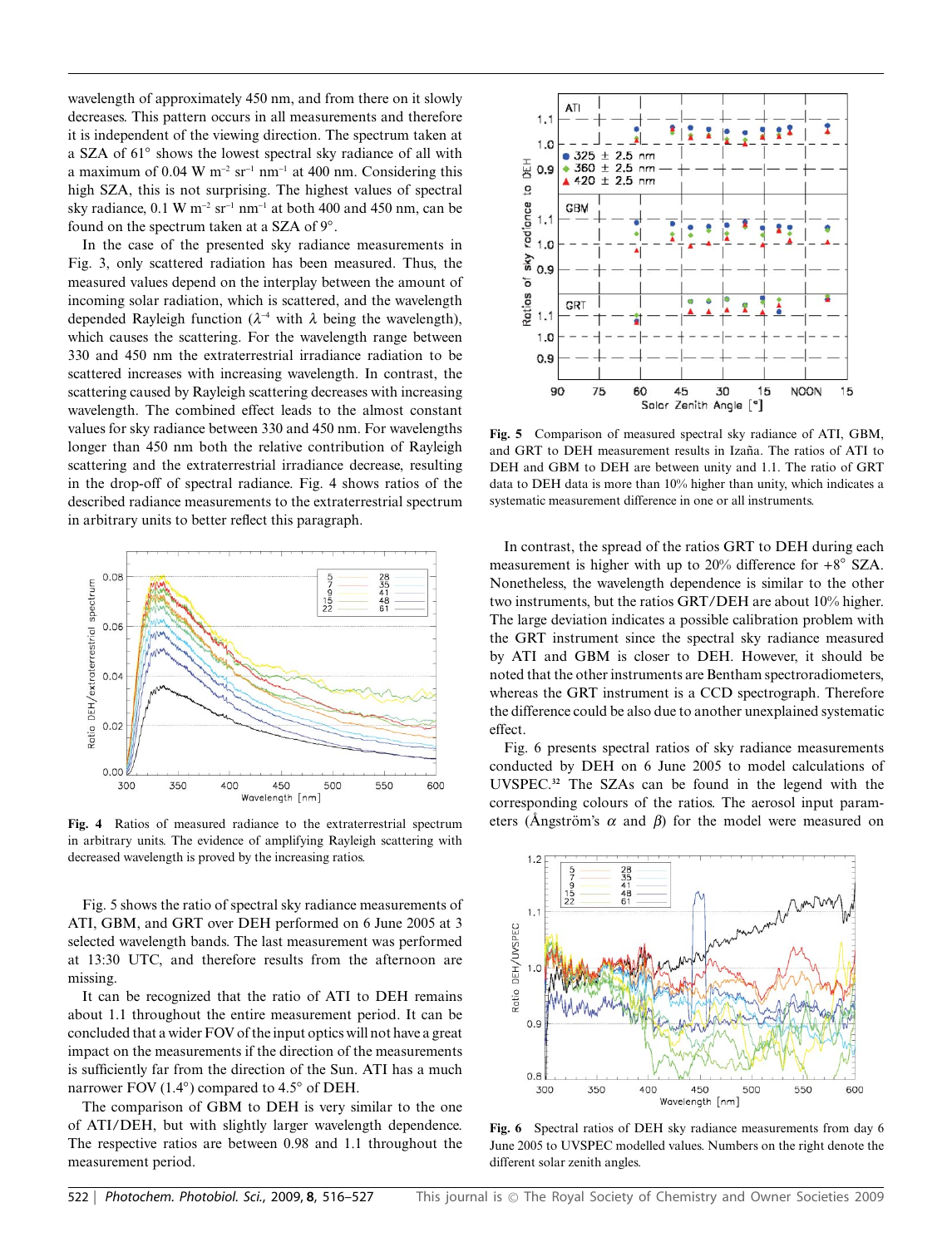site by means of a Cimel sun photometer which is part of Aeronet.**<sup>33</sup>**

The agreement between model calculations and measurements ranges from 0.9 to 1.05 for wavelengths between 305 and 390 nm. For wavelengths longer than 390 nm the ratio of the 61*◦* SZA comparison increases up to 1.15 whereas all other ratios remain nearly constant or decrease with increasing wavelength down to 0.8. This decrease is independent of either measurement date or VZA and VAA. A single outlier occurs between 440 and 460 nm for the 41*◦* SZA comparison. Since the intercomparison with other instruments gave no indication of an instrumental problem, it is likely that the atmospheric conditions changed rapidly (passage of a small cloud or similar) during the measurement between 440 and 460 nm which could not be reflected in the model data.

#### Polarised spectral sky radiance from Izaña

The radiance at the zenith was measured by rotating the input optics 360*◦* in azimuth. This allows a check of the sensitivity of the instruments to polarization, as radiation from the zenith is polarized. Then using the filters in the ATI instrument an additional measurement of the zenith radiance was made. This was achieved using crossed orientations of the transmission axis of the polarizing filter (see ATI subsection in the "Instruments and methods" section for further details).

Fig. 7 shows the relative changes of the spectral radiance at different azimuths for the mean of all measurements. To account for slight changes in the zenith radiation during the scanning time of about two minutes, the first and the last point of the measurements was taken at the same azimuth and all measurements were corrected by linear interpolation. All instruments were proved to be almost insensitive to polarized zenith radiance with deviations of less than ±2%, which is within the measurement uncertainty.



**Fig. 7** Relative deviation of spectral zenith radiance at 340 nm and at azimuth angles between 0*◦* and 360*◦*. The measurements of each instrument are normalized to their average and corrected for changes in radiance during the period of measurements. The deviations are within the precision of the instruments and do not indicate any dependence on polarization.

Due to hardware limitations of the tracking devices of DEH (green line) and GBM (black line), it was not possible to measure the polarization by turning the devices by 360*◦* with these instruments. Instead, polarization was measured for only 180*◦* and it was assumed to be symmetrical.

#### **Spectral sky radiance measurements from Thessaloniki**

Spectral measurements of zenith sky radiance were conducted in Thessaloniki during a partly cloudy day on 14 July 2006 and during two cloud free days on 23 July 2006 and 24 July 2006. Results of the GRT instrument are plotted in Fig. 8. All spectra were of the zenith, therefore their shape remains similar compared to the shapes of the spectra of Fig. 3 which were measured at different directions (see Table 3).



**Fig. 8** Spectral zenith sky radiance spectra measured by means of the GRT instrument in Thessaloniki on different days. Compared to the measurements in Izaña the spectral sky radiance measured in Thessaloniki is almost twice as high at its maximum between 400–410 nm.

There are two major reasons why the spectral sky radiance measured in Thessaloniki is for some days twice as high as in Izaña. Firstly, Thessaloniki is located at sea level whereas the Izaña observatory is positioned at an altitude of ~2.4 km. The mean surface pressure at the Izaña station during the measurements was 770 hPa whereas it was 1014 hPa at Thessaloniki. This additional mass of air leads to increased scattering. Secondly, the air above Thessaloniki has larger aerosol loading compared to Izaña. The difference in aerosol optical depth (AOD) at 340 nm between the two locations is more than 0.34.

For the cloud free days (23 and 24 July) the results of successive measurements are close to each other. But on the partly cloudy day (14 July) measurements performed within two minutes differ by about 35%. This is due to a cloud being partially in the field of view of the radiance input optics during the 11:30 UTC (black line) measurement, and then being absent for the 11:32 UTC (blue line) measurement. Due to reflections of the direct beam at the cloud edges the radiance was enhanced due to Mie scattering within the cloud. This scattering process causes a homogeneous wavelength distribution of scattered radiation which is seen by taking the ratio of the two spectra. The enhancement of radiation due to clouds for irradiance has been already described.**<sup>34</sup>**

Fig. 9 shows the result of the comparison of zenith sky radiance measurements performed on 14 July 2006 at 11:30 UTC (SZA ~23*◦*; upper panel) and 24 July 2006 at 10:00 UTC (SZA ~21*◦*; lower panel) for ATI, GRT, and USB to DEH.

On 14 July the ratio of ATI to DEH is not constant over the entire wavelength range. There are two wavelength ranges where the increase of the ratio is sudden, 360 to 370 nm and 420 to 430 nm.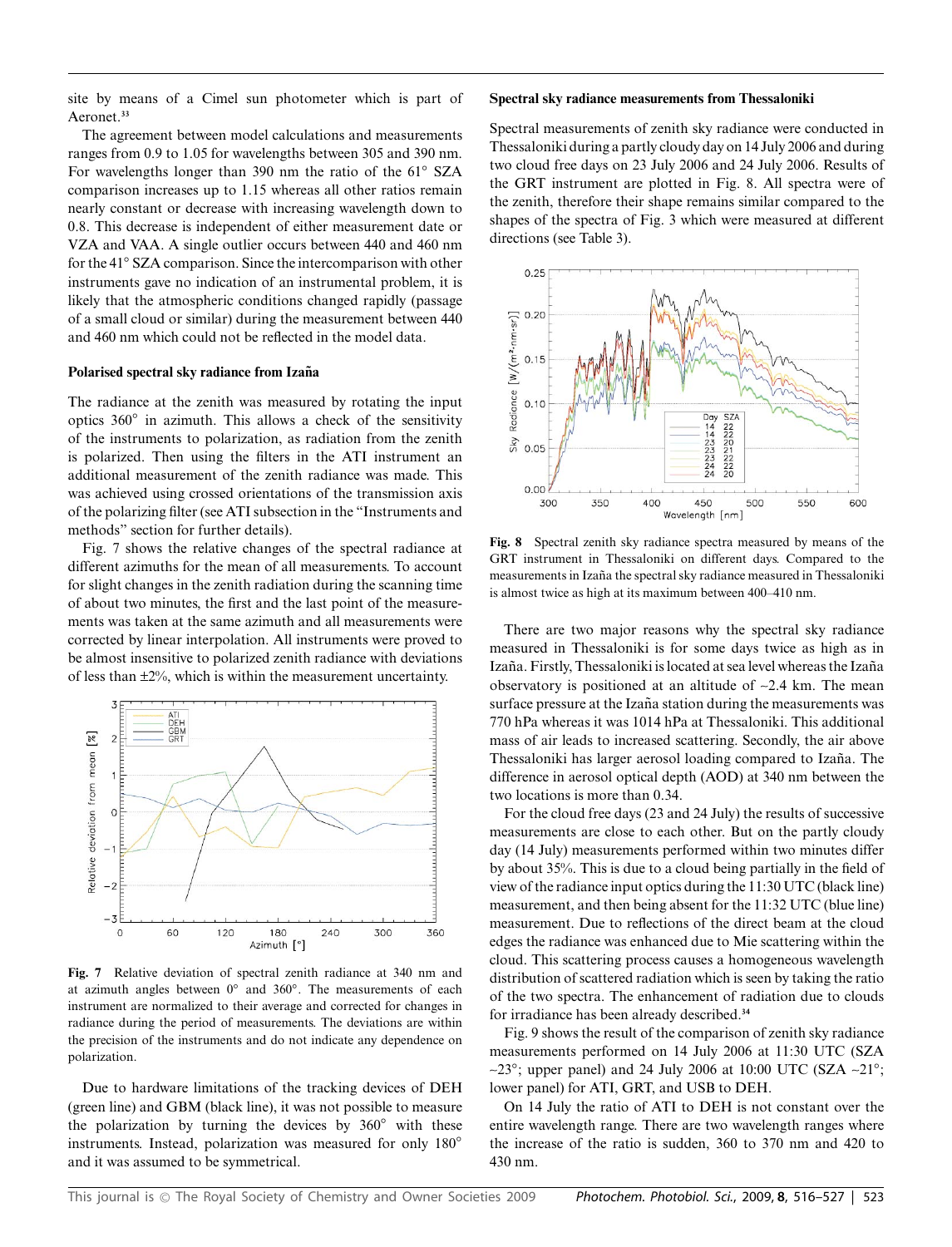

**Fig. 9** Comparison of the spectral zenith sky radiance measurements during the campaign in Thessaloniki on 14th and 24th of July, 2006 at 11:30 UTC and 10:00 UTC, respectively, with the measurements of DEH.

For the GRT/DEH ratio the regions with steep increases remain the same as for the ATI/DEH ratio but here the increase is not as pronounced. Since the bounds of the ratio appear in two independent ratios at the same wavelength positions the measurement of DEH seems to be the cause.

The ratio USB/DEH shows an increase with increasing wavelength. But since the ratio stops at 364 nm as the USB-Brewer is not able to measure radiation of longer wavelengths, it is not possible to see if this ratio would also have exhibited steep increases.

The lower panel of Fig. 9 shows ratios of DEH measurement to the measurements of other groups on 24 July at 10:00 UTC. The ratio of ATI to DEH is relatively stable for the entire wavelength range between 1.05 and 1.1.

In contrast, the ratio GRT to DEH is not constant for long wavelength intervals. The best agreement with a deviation of 5% can be found in the shortwave range up to 370 nm.

The pattern of USB to DEH comparison is very similar to the ratio of ATI/DEH at the same wavelength range.

The sudden increases of the ratio as seen in the upper panel are not visible for the ratios of measurements from 24 July.

Fig. 10 shows ratios of spectral zenith sky radiance measurements of ATI, DEH, GRT, and USB to the UVSPEC RT model calculations on 14 July at 11:30 UTC (upper panel) and



**Fig. 10** Comparison of the spectral zenith sky radiance measurements during the campaign in Thessaloniki on 14th and 24th of July, 2006 at 11:30 UTC and 10:00 UTC, respectively, with RT model calculations.

on 24 July at 10:00 UTC (lower panel). The input parameters for the RT model are listed in Table 2. To diminish the error arising from choosing a constant SZA from the beginning of each measurement, the SZA has been calculated for each wavelength separately since the measurements were synchronized.

The SZA was around 23*◦* during the measurements at 11:30 UTC on 14 July. The highest deviation to RT calculations is seen for ATI. The ratio is always above 1.1 and especially in the UV range the deviation from the RT calculation is higher than 20%.

The ratio DEH/UVSPEC decreases continuously from 1.1 to 0.97. A slight wavy structure for the entire wavelength range can be seen which would explain similar behaviour of the ratios in Fig. 8 on 14 July because all measurements were normalised to the DEH measurement.

The ratio of the measurement of GRT to the UVSPEC model calculation also constantly decreases over the entire wavelength range.

The best agreement to the RT calculations was from the measurement performed by USB. Apart from the first 10 nm the deviation is ±5%.

At the beginning of all ratios a significant increase can be seen which leads to the assumption that the measured value for ozone concentration might not be in accordance with the real ozone concentration in the atmosphere. In contrast, the ratio of GRT decreases between 300 and 310 nm which indicates a high level of stray light within the single monochromator instrument.

The SZA was around 21*◦* during the measurements at 10:00 UTC on 24 July. It can be seen that the most noticeable feature of all the ratios is that they all decrease at longer wavelengths.

ATI decreases from 1.2 to 0.9, DEH from 1.1 to 0.77, and GRT decreases from 1.1 to 0.7. The difference between all three ratios remains almost constant from 360 to 500 nm.

Only the ratio USB/UVSPEC remains almost constant at 0.95 between 310 and 360 nm with a slight decrease for wavelength longer than 340 nm.

The results show that with the AOD and single scattering albedo (SSA) measured by both the Cimel sun photometer (at 440 nm) and the shadowband radiometer (340 nm) the zenith radiances agree very well with USB. However the measured SSA was rather low. A higher SSA would bring the modelled radiances towards the DEH-ATI measurements. So although the RT model cannot be used to support the calibration of any individual instrument, it provides further evidence that the actual values lie in the range covered by the ground instruments.

#### **Spectral radiance calibration comparison in Innsbruck**

The calibration setup of the GRT group consists of a calibrated halogen lamp with an irradiance certificate  $E<sub>GRT</sub>$  that is mounted at a distance of 50 cm to a reflectance plate (see paragraph GRT for detailed description). The reflectance plate is perpendicularly illuminated. The spectral reflectivity  $R$  of the plate, which is referring to hemispherical reflectance, is between 97% and 99% for wavelengths from 250 to 900 nm. The reflectance plate is assumed to be a Lambertian reflector that is radiating the incident light in a solid angle of  $\pi$ . Therefore the radiance certificate of the reflectance plate  $L_{GRT}$  is given by eqn (1).

Because the lamp is positioned perpendicularly to the reflectance plate it is difficult to arrange the input optics likewise.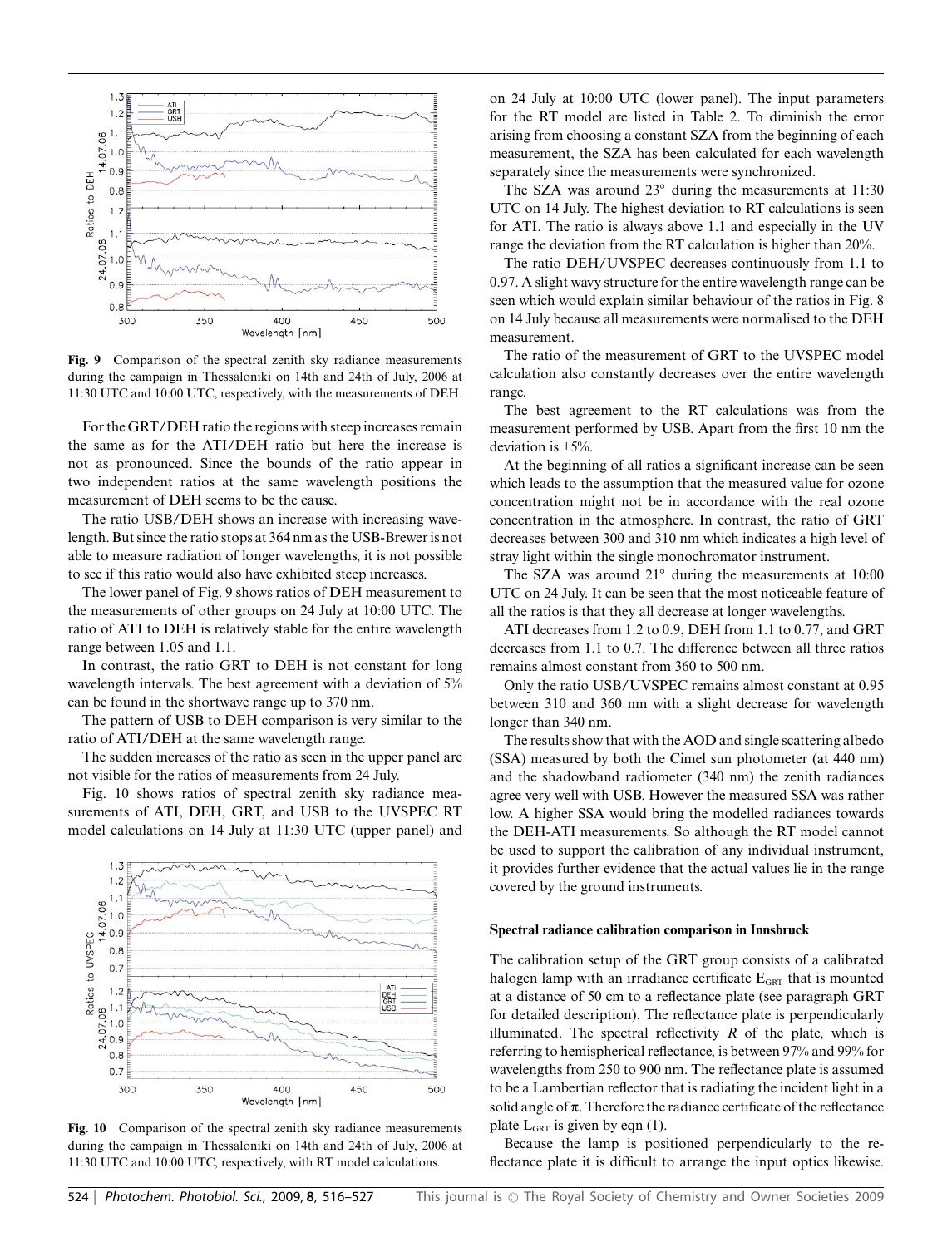So the radiance input optics is positioned near the lamp, thereby looking at the illuminated reflectance plate at a small viewing angle (VA).

By contrast the calibration setup of the ATI group is based on measuring the output light of a calibrated integrating sphere (see paragraph ATI for detailed description). Both calibration setups are completely independent of each other.

First the lamp certificate  $E<sub>GRT</sub>$  measured in Greece with the GRT instrument was checked for consistency by measuring global irradiance  $E_{ATI}$  with the calibrated input optics of ATI at a distance of 50 cm to the lamp  $L_G$ . An offset of  $+2\%$  for wavelengths below 500 nm between both lamp certificates  $E<sub>GRT</sub>$  and  $E<sub>ATI</sub>$  was found, which is well within the uncertainties of the primary lamp certificates of both groups. The same offset is found of course by comparing  $L_{GRT}$  and  $L_{ATI}$  (eqn (1)), see Fig. 11.



**Fig. 11** Comparison of two independent radiance calibration setups using on the one hand an integrating sphere and on the other hand an illuminated reflectance plate (for details see text).

Then both calibration setups were used to calibrate the radiance input optics of both groups. Great care was taken to avoid stray light reflections while calibrating with the reflectance plate. The calibration of the radiance input optics with the integrating sphere is very insensitive to stray light but the whole FOV of the input optics must be illuminated by the light exiting the sphere in order to obtain reliable results. So the input optics has to be positioned at a short distance (about 10 cm) to the output port of the sphere.

In order to compare the two independent calibration methods first the radiance input optic of ATI was calibrated with the integrating sphere. Then the radiance L of the illuminated reflectance plate was measured with the ATI optic looking at a viewing angle of 12.5*◦* on the reflectance plate. In Fig. 11 the ratios of the radiance L of the plate to the certificates of the plate  $L_{GRT}$  and  $L_{ATI}$  are shown, thereby directly comparing both calibration methods. The two curves show the effect of changing the plate certificate due to the measurement of the GRT primary calibration lamp by ATI ( $E<sub>GRT</sub>$  and  $E<sub>ATI</sub>$ , see discussion above).

In conclusion the maximum difference of 33% found between measurements of both groups in Thessaloniki can not be explained by the results obtained in Innsbruck where a general agreement of the order of <7% was found.

#### **Discussion**

The major part of the uncertainty regarding spectral sky radiance measurements originates from the calibration procedure, but a significant cause of deviations in the measurements is still unknown. The difference between measurements performed by different groups is as high as 33% and the deviation to model results can also exceed 30% for some wavelengths. In contrast the difference between measurements of spectral global irradiance during the same Izaña campaign, where the presented spectral sky radiance was measured, was at most 8%.

For global irradiance measurements there is a standardized calibration method and the input optics are of comparable quality. The calibration method implies the usage of a secondary calibration standard (*i.e.* 1000 W FEL lamp) in front of the diffuser used for global irradiance measurements.

For absolute radiometric calibration of spectral radiance three different methods are used in this publication:

1. Calibrating the irradiance port and converting to a radiance calibration using the instrument's filed of view;

2. Using a diffuser plate to diffuse the direct beam of a calibration lamp;

3. Using an integrating sphere with a known spectral radiation output.

Using method 1, the FOV of the input optics has to be considered. A lamp needs to be a point source, for calibration, an assumption that breaks down if the input optics are too close. This means that the lamp does not illuminate the entire FOV of the input optics which may lead to some errors because in case of an inhomogeneous optical fibre bundle the entrance slit of the monochromator is not evenly illuminated. But the advantages of this method are that it requires less laboratory equipment and the noise level in the calibration is lower due to the high lamp output.

Diffuse reflected radiation from a reflectance plate (method 2) or an integrating sphere (method 3) illuminates the entire FOV and consequently the interior of the used input optics. A disadvantage for method 2 is the potential error source of scattered light from the lamp reaching the diffuser.

In general, the maximum deviation of absolute calibration compared to the values of DEH seems higher for ATI  $(-8%)$  and GBM  $(-5\%)$ , and lower for GRT  $(-15\%)$  and USB  $(-14\%)$  at 360 nm. Table 4 lists the maximum difference between DEH and the other participant of both measurement campaigns at 360 nm.

In Izaña ATI was 3% higher than DEH. Between the campaigns in Izaña and Thessaloniki ATI changed its calibration procedure from a reflectance plate to an integrating sphere which could explain the increase of the difference to DEH by 4 to 5%. If one considers that the data of DEH should be 2% higher due to the *R*(0*◦*/45*◦*, *l*) *vs. R*(8*◦*/h, *l*) calibration setup (see calibration

**Table 4** Difference in percentage of absolute radiance measurements of ATI, GBM, GRT, and USB to measurements of DEH at 360nm

|            | Izaña<br>(06.06.2005) | Thessaloniki<br>(14.07.2006) | Thessaloniki<br>(24.07.2006) |
|------------|-----------------------|------------------------------|------------------------------|
| <b>ATI</b> | $+3\%$                | $+8\%$                       | $+7\%$                       |
| <b>GBM</b> | $+5\%$                | N/A                          | N/A                          |
| <b>GRT</b> | $+15%$                | $-8\%$                       | $-5\%$                       |
| <b>USB</b> | N/A                   | $-12%$                       | $-14%$                       |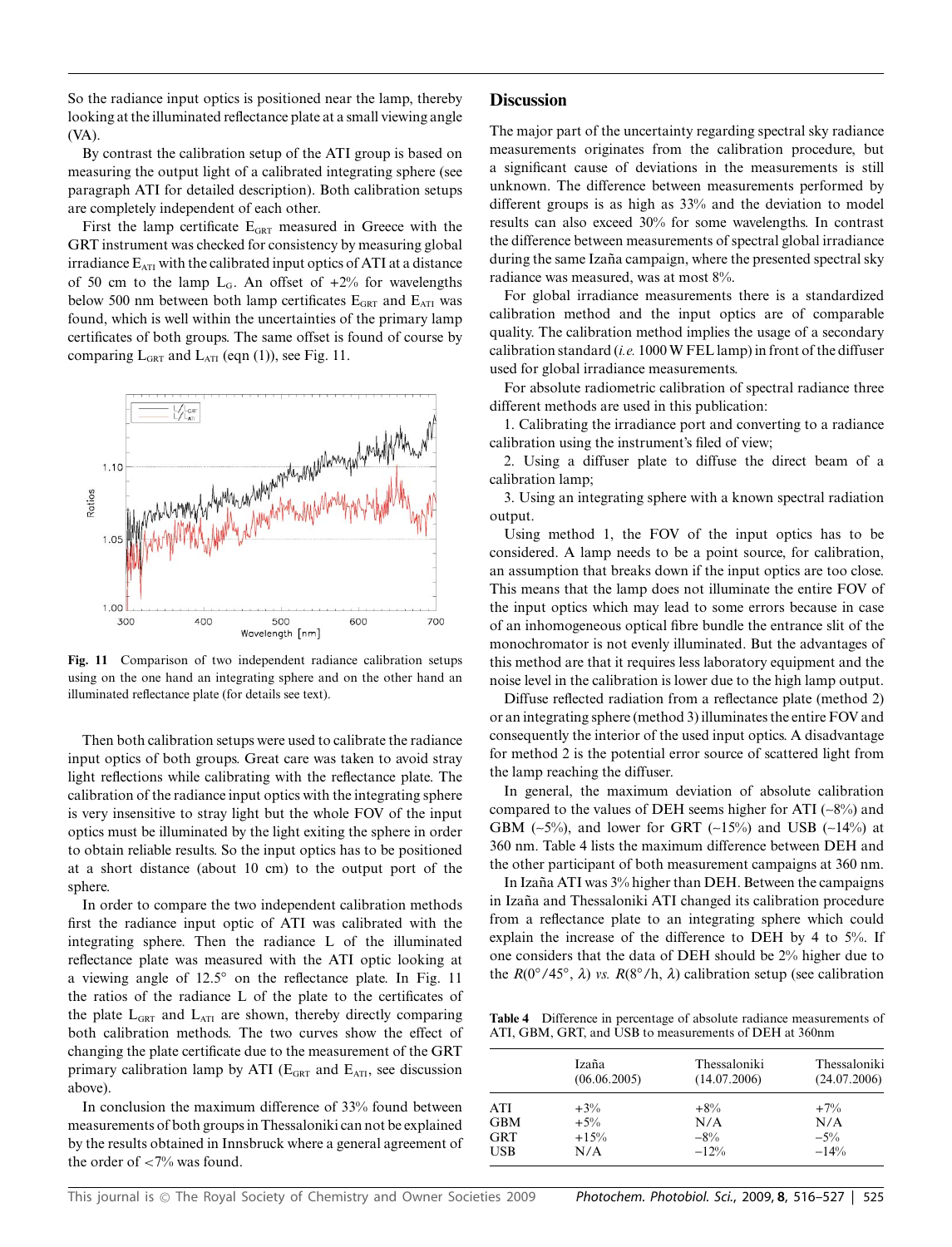description of DEH in the "Instruments and methods" section), the deviation between ATI and DEH is below the measurement uncertainty.

The reason for the discrepancy of GRT between the Izaña  $(+15%)$  and Thessaloniki  $(-8%)$  and  $-5%)$  campaigns compared to the reference instrument of DEH is that the CCD instrument was delivered in March 2005. Therefore at the Izaña campaign it was not yet fully characterized and its operation had not been optimized. Post processing of the data set revealed a difference of 15% to the reference instrument which is a combined result of errors arising from the calibration and measuring processes. At the campaign in Thessaloniki a number of calibration and measurement issues were resolved resulting in reduction of this difference down to 5%. The 3% day-to-day variability is considered to be within the measuring uncertainty of the instrument.**<sup>35</sup>**

During the Thessaloniki campaign the USB direct sun irradiance measurements agree very well  $(\pm 3\%)$  with those performed by ATI. Furthermore, the USB direct sun irradiance measurements agree very well with those from the Cimel Aeronet sun photometer, both before and after the Thessaloniki campaign. The USB direct irradiance is calibrated using methods 2 and 3, but then using the FOV to go from radiance calibration to irradiance calibration (basically the inverse of method 1). Since the USB direct irradiance measurements agree well during the Thessaloniki campign with ATI and Aeronet, this means that either both the radiance calibration and the field of view are correct or that the radiance calibration and the field of view have the same errors of the opposite sign. So there is an unexplained discrepancy of at least 10%.

The FOV of the entrance optic should not influence the determination of spectral sky radiance for a cloudless sky. During the comparisons in Izaña and Thessaloniki, spectral sky radiance measurements performed with input optics with different FOV did not show any common bias. For example, the measurements of ATI and USB which both use a narrow FOV input optics (1.4*◦* and 0.5*◦*, respectively) are higher for ATI and lower for USB compared to DEH, which uses an input optics with a FOV of 4.5*◦*. If there was an influence due to the FOV one would expect that both measurements would have been either higher or lower compared to DEH.

More works needs to be done on this topic to effectively explain the uncertainties arising from different calibration procedures and input optics with different FOV.

# **Conclusions**

Spectral sky radiance measurements by five scientific groups have been performed at three different locations. The deviation of measured spectral sky radiance varies between 3 and 35% depending on wavelength, location and instrument. While such deviations may be acceptable for some applications, especially if relative values are needed, it is not satisfactory for other applications. Compared to measurements of spectral irradiance the observed deviations are relatively large. It should be emphasized, however, that it took more than a decade of intensive intercomparisons and laboratory characterization until estimated uncertainties and observed deviations of spectral irradiance came into a satisfactory agreement for a larger number of instruments. A similar situation is now expected for spectral radiance measurements. Therefore it is not surprising that it has not yet been possible to explain differences of up to 35% between ATI and GRT during the measurements conducted in Thessaloniki. While calibration procedures seem to be a large source of uncertainty, there are probably additional significant uncertainties caused by the instrument movement and setup. The range of uncertainties presented by the groups for their calibration setups are state-of-the-art, but need to be improved in future by additional laboratory measurements. In clear sky conditions the various FOVs of the radiance input optics do not seem to have a large influence on the measured radiance. We conclude that the accurate measurement of spectral sky radiance will remain a challenge for a while and we believe that standardised, comparable calibration methods need to be developed for reliable absolute spectral radiance measurements.

## **Acknowledgements**

Part of this study has been conducted in the framework of the EC Integrated Project SCOUT-O3 (contract 505390-GOCE-CT-2004). We would like to thank WMO for providing financial support to groups taking part in the Izaña campaign. Furthermore, we are indebted to the director of the Izaña Observatory, Dr Emilio Cuevas for providing the facilities to host the campaign and to Alberto Redondas for his continuous support during the campaign.

## **Notes and references**

- 1 G. Seckmeyer, A. F. Bais, G. Bernhard, M. Blumthaler, P. Eriksen, R. L. McKenzie, C. Roy and M. Miyauchi, Instruments to Measure Solar Ultraviolet Radiation, Part I: Spectral Instruments, *Tech. Rep*, 2001, **30**, WOM-GAW.
- 2 C. Dorno, *Studie über Licht und Luft des Hochgebirges*. Vieweg & Sohn, Braunschweig, 1911.
- 3 P. Bener, Der Einfluß der Bewökung auf die Himmelsstrahlung, Arch. *Met. Geoph. Biokl.*, 1963, **B, 12**, 442–457.
- 4 M. Blumthaler, J. Gröbner, M. Huber and W. Ambach, Measuring spectral and spatial variations of UVA and UVB sky radiance, *J. Geophys. Res.*, 1996, **23**(5), 547–550.
- 5 P. J. Ricchiazzi, A. Payton, C. Gautier, eds., The Effect of Surface Albedo Heterogeneity on Sky Radiance, *Tenth ARM Science Team Meeting Proceedings*, 2000, San Antonio, Texas.
- 6 M. Huber, M. Blumthaler, J. Schreder, B. Schallhart and J. Lenoble, Effect of inhomogeneous surface albedo on diffuse UV sky radiance at a high-altitude site, *J. Geophys. Res.*, 2004, 109.
- 7 S. Wuttke, *Radiation conditions in an Antarctic environment*, Ph.D. thesis, 2004, Universität HannoverGermany, http://hdl.handle.net/ 10013/epic.24495.
- 8 S. Wuttke and G. Seckmeyer, Spectral Radiance and Sky Luminance in Antarctica: A Case Study, *Theor. Appl. Climatol.*, 2006, **85**, 131–148.
- 9 S. Wuttke, G. Seckmeyer, G. Bernhard, J. Ehramjian, R. McKenzie, P. Johnston and M. O'Neil, New spectroradiometers complying with the NDSC standards, *J. Atmos. Oceanic Technol.*, 2006, **23**(2), 241–251.
- 10 G. Seckmeyer, Spektralradiometer für die ökologische Pflanzenforschung, *Licht*, 1989, **41**, 7–8.
- 11 G. Meister, P. Abel, *et al.*, The first SIMBIOS radiometric intercomparison (SIMRIC-1), *April-September 2001report NASA/TM-2002*, 2002, Goddard Space Flight Center, Greenbelt, Maryland, USA.
- 12 G. Bernhard and G. Seckmeyer, Uncertainty of measurements of spectral solar UV irradiance, *J. Geophys. Res.*, 1999, **104**(D12), 14321– 14345.
- 13 B. C. Johnson, S. S. Bruce, *et al.*, The Fourth SeaWiFS Intercalibration Round-Robin Experiment (SIRREX-4), May 1995, *NASA Tech. Memo. 104566*, 1996, 37, NASA Goddard Space Flight Center, Greenbelt, Maryland.
- 14 L. M. Hanssen, and K. A. Snail, in *Handbook of Vibrational Spectroscopy*, 2001, ed. by J. Chalmers, and P. Griffiths, p. 1175–1191.